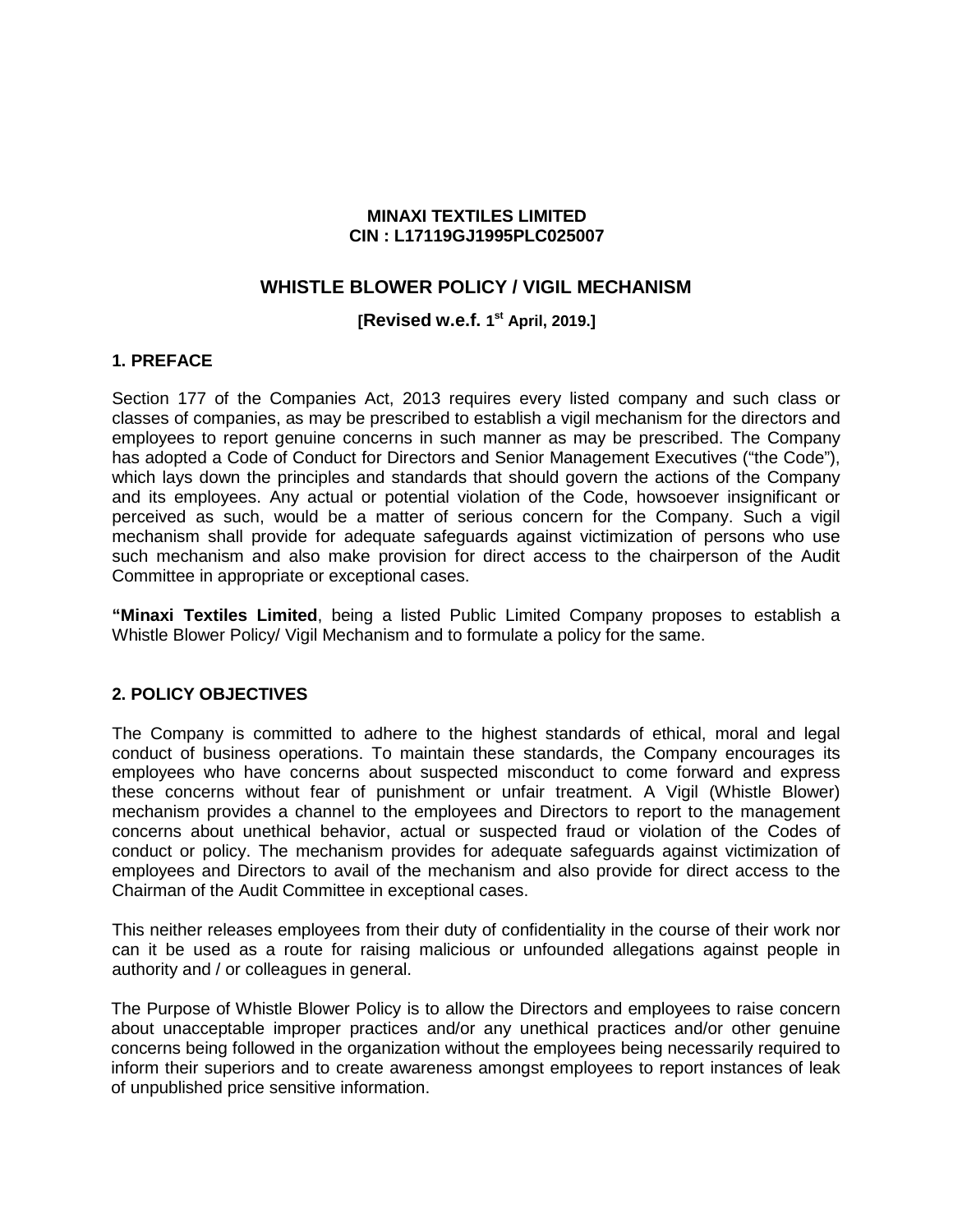The Board of Directors of Company shall inquire in case of leak of Unpublished Price Sensitive Information(UPSI) or suspected leak of Unpublished Price Sensitive Information(UPSI). Simultaneously inform SEBI of such leaks, inquiries and results of such inquiries.

### **3. SCOPE OF THE POLICY**

This Policy covers malpractices and events which have taken place / suspected to have taken place, misuse or abuse of authority, fraud or suspected fraud, violation of company rules, manipulations, negligence causing danger to public health and safety, misappropriation of monies, and other matters or activity on account of which the interest of the Company is affected and formally reported by whistle blowers concerning its employees.

#### **4. DEFINITIONS**

- **4.1** "**Alleged wrongful conduct**" shall mean violation of law, Infringement of Company's rules, misappropriation of monies, actual or suspected fraud, substantial and specific danger to public health and safety or abuse of authority".
- **4.2** "**Audit Committee**" means a Committee constituted by the Board of Directors of the Company in accordance with the provisions of the Companies Act, 2013.
- **4.3** "**Board**" means the Board of Directors of the Company.
- **4.4** "**Company**" means the **Minaxi Textiles Limited** and all its offices.
- **4.5** "Code" means Code of Conduct for Directors and Senior Management Executives adopted by **Minaxi Textiles Limited**.
- **4.6** "**Employee**" means all the present employees and whole time Directors of the Company (Whether working in India or abroad).
- **4.7** "**Protected Disclosure**" means a concern raised by an employee or group of employees of the Company, through a written communication and made in good faith which discloses or demonstrates information about an unethical or improper activity under the title "SCOPE OF THE POLICY " with respect to the Company. It should be factual and not speculative or in the nature of an interpretation / conclusion and should contain as much specific information as possible to allow for proper assessment of the nature and extent of the concern.
- **4.8** "**Subject**" means a person or group of persons against or in relation to whom a Protected Disclosure is made or evidence gathered during the course of an investigation.

 "**Vigilance and Ethics Officer**" means an officer appointed to receive protected disclosures from whistle blowers, maintaining records thereof, placing the same before the Audit Committee for its disposal and informing the Whistle Blower the result thereof.

**4.9** "**Whistle Blower**" is an employee or group of employees who make a Protected Disclosure under this Policy and also referred in this policy as complainant.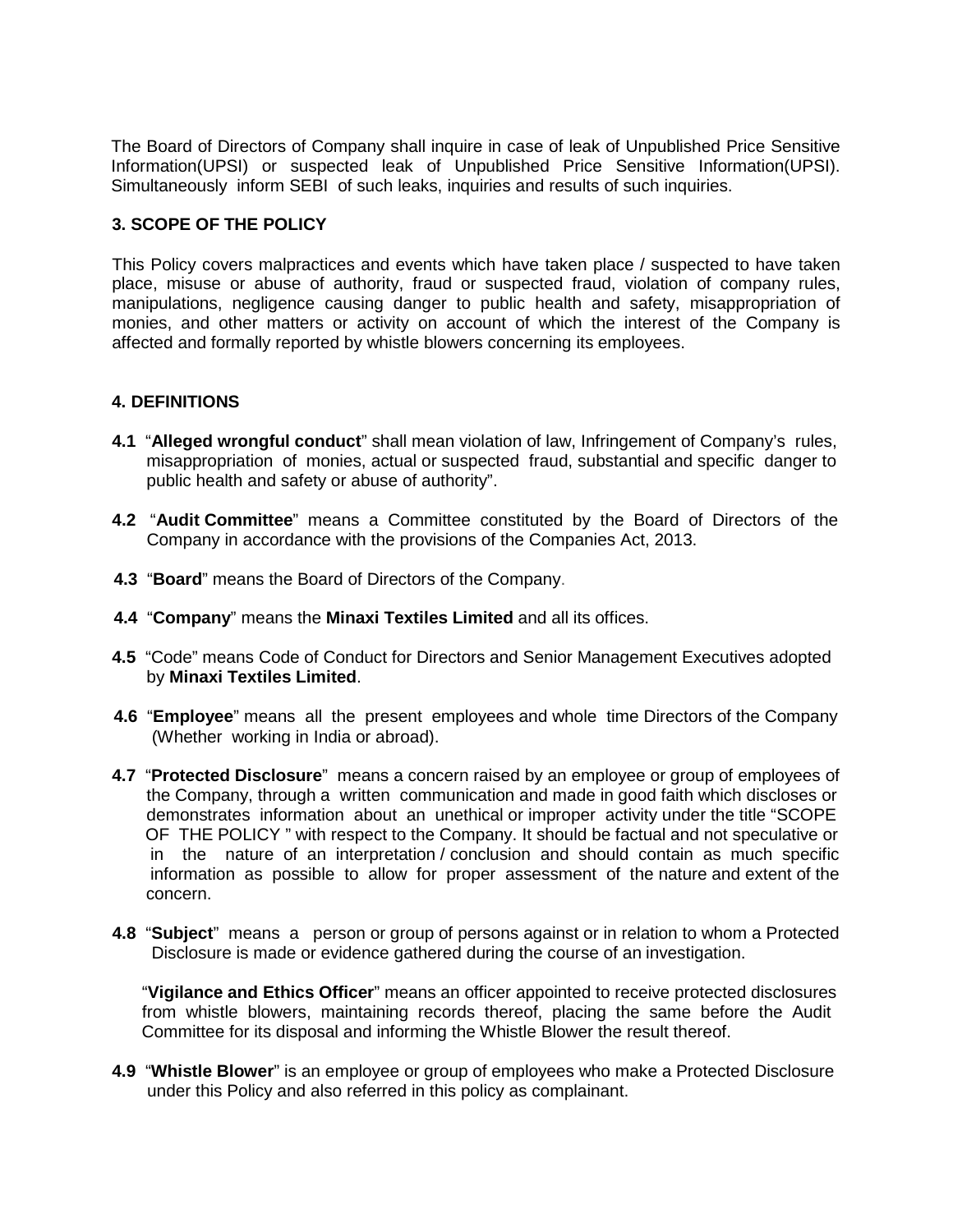# **5. ELIGIBILITY:-**

 All Employees of the Company are eligible to make Protected Disclosures under the Policy in relation to matters concerning the Company.

### **6. RECEIPT AND DISPOSAL OF PROTECTED DISCLOSURES:-**

**6.1** All Protected Disclosures should be reported in writing by the complainant as soon as possible after the Whistle Blower becomes aware of the same so as to ensure a clear understanding of the issues raised and should either be typed or written in a legible handwriting in English or in Gujarati.

The Protected Disclosure should be submitted in a closed and secured envelope and should be super scribed as "Protected disclosure under the Whistle Blower policy". If the complaint is not super scribed and closed as mentioned above, it will not be possible for the Audit Committee to protect the complainant and the protected disclosure will be dealt with as if a normal disclosure. In order to protect identity of the complainant, the Vigilance and Ethics Officer will not issue any acknowledgement to the complainants and they are advised neither to write their name / address on the envelope nor enter into any further correspondence with the Vigilance and Ethics Officer. The Vigilance and Ethics Officer shall assure that in case any further clarification is required he will get in touch with the complainant.

**6.2** Anonymous / Pseudonymous disclosure shall not be entertained by the Vigilance and Ethics Officer.

The Protected Disclosure should be forwarded under a covering letter signed by the complainant. The Vigilance and Ethics Officer / Chairman of the Audit Committee/ CEO/ MD/ Chairman as the case may be, shall detach the covering letter bearing the identity of the Whistle Blower and process only the Protected Disclosure.

 All the Directors and employees shall be protected /safeguarded from any adverse action for reporting any unacceptable /improper practice and/or any unethical practice or frauds or violation of any law, rule or regulation and /or any other genuine concern, so long as Director employee:-

- 1. Reports in good faith his/her belief that there is waste of the company's funds;
- 2. Reports in good faith the violation or suspected violation of a law, rule or regulation;
- 3. Participates in or gives information in an investigation, hearing, court proceeding, Legislative or other inquiry ,or other administrative review;
- 4. Objects or refuses to carry out a directive that the Director or employee believes in good faith may violate a law, rule or regulation.

The Company is forbidden from taking any adverse action against a Director or an employee for exercising the rights as listed above. Examples of adverse action are given below:

- 1. Removal of Director;
- 2. Discharging the employee;
- 3. Threatening the Director or employee;
- 4. Discriminating against the Director's directorship or employee's employment.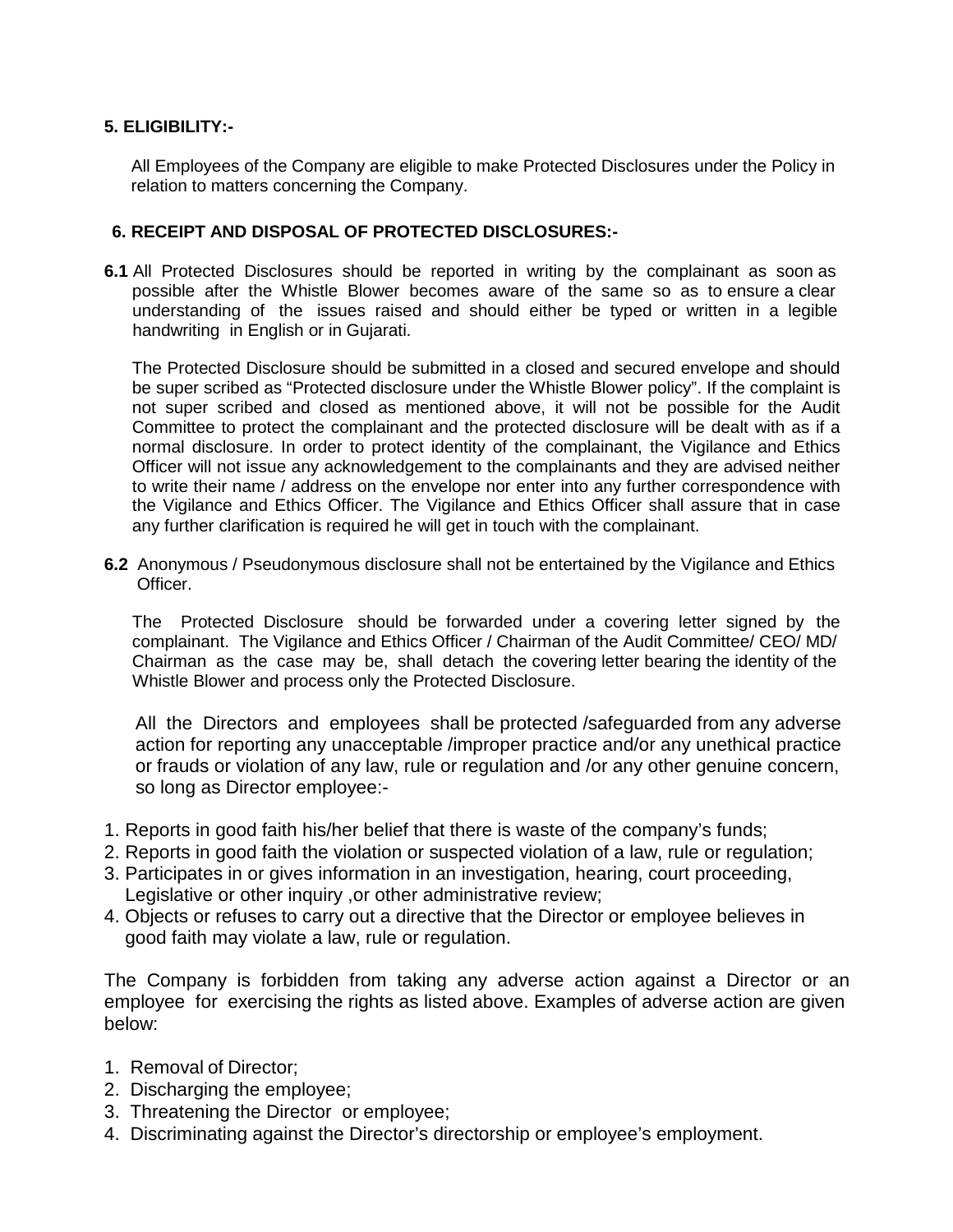**6.3.** All Protected Disclosures should be addressed to the Vigilance and Ethics Officer of the Company or to the Chairman of the Audit Committee/ CEO/ MD/ Chairman in exceptional cases. The contact details of the Vigilance and Ethics Officer is as under:-

Name and Address – Bharatbhai P. Patel, Minaxi Textiles Limited, Plot No 3311, G.I.D.C. Phase **:** IV Chhatral, Tal. Kalol Chhatral GJ 382729

- **6.4.** Vigilance and Ethics Officer shall be responsible for the following functions:
	- 1. To receive and record any complaints under this policy.
	- 2. To ensure confidentiality of any "Whistle Blowing" complainant who requests that his/her complaint be treated in confidence.
	- 3. To Prepare a report of any whistle blowing complaint and send the report promptly to the Audit Committee Members. A Copy of report shall be simultaneously sent to the Managing Director And /or Executive Director for investigation. The Managing Director and or Executive Director, after investigation shall place a report to the Audit Committee for discussion and decision. The Audit Committee Members shall then discuss the same and take necessary action.
	- 4. The Vigilance Officer shall communicate the Audit Committee's decision to the complainant for his/her information.
	- **6.5.** Protected Disclosure against the Vigilance and Ethics Officer should be addressed to the Chairman of the Company and the Protected Disclosure against the Chairman/ CEO/ MD of the Company should be addressed to the Chairman of the Audit Committee.
	- **6.6.** The contact details of the Chairman, MD and the Chairman of the Audit Committee are as under:

Name of Chairman – Shri Dineshbhai P. Patel Name of MD – Shri Bharatbhai P. Patel Name of the Chairman of the Audit Committee - Shri Jasvant K. Patel Address of above persons : Minaxi Textiles Limited, Plot No 3311, G.I.D.C. Phase **:** IV Chhatral, Tal. Kalol Chhatral GJ 382729

**6.7.** On receipt of the protected disclosure the Vigilance and Ethics Officer / Chairman/ CEO / MD/ Chairman of the Audit Committee, as the case may be, shall make a record of the Protected Disclosure and also ascertain from the complainant whether he was the person who made the protected disclosure or not. He shall also carry out initial investigation either himself or by involving any other Officer of the Company or an outside agency before referring the matter to the Audit Committee of the Company for further appropriate investigation and needful action.

The record will include:

- a) Brief facts;
- b) Whether the same Protected Disclosure was raised previously by anyone, and if so, the outcome thereof;
- c) Whether the same Protected Disclosure was raised previously on the same subject;
- d) Details of actions taken by Vigilance and Ethics Officer / Chairman/ CEO/ MD for processing the complaint
- e) Findings of the Audit Committee
- f) The recommendations of the Audit Committee/ other action(s).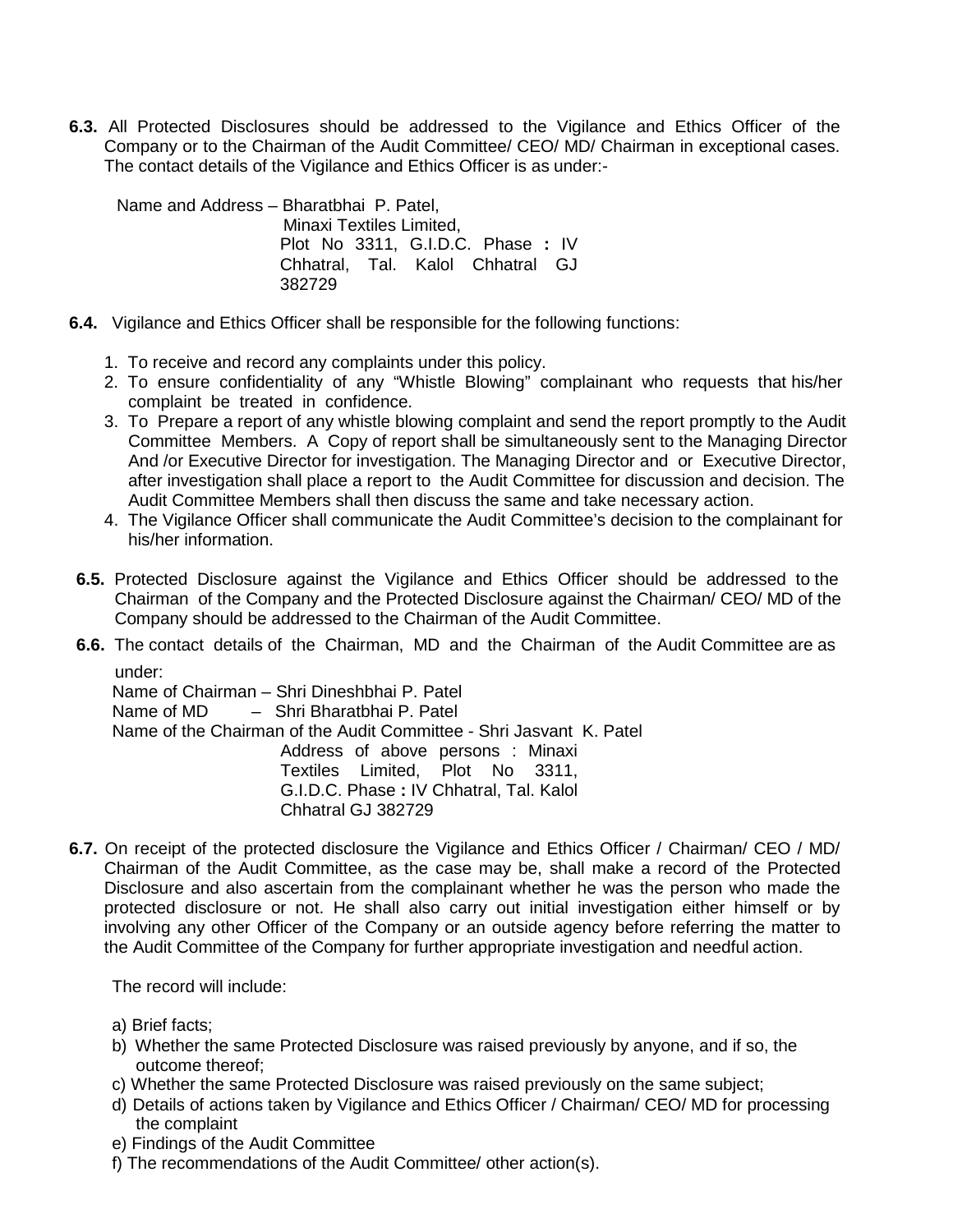**6.8** The Audit Committee, if deems fit, may call for further information or particulars from the complainant.

### **7. INVESTIGATION :-**

All protected disclosures under this policy will be recorded and thoroughly investigated. The Audit Committee may investigate and may at its discretion consider involving any other Officer of the Company and/ or an outside agency for the purpose of investigation.

The decision to conduct an investigation is by itself not an accusation and is to be treated as a neutral fact finding process.

Subject(s) will normally be informed in writing of the allegations at the outset of a formal investigation and have opportunities for providing their inputs during the investigation.

Subject(s) shall have a duty to co-operate with the Audit Committee or any of the Officers appointed by it in this regard.

Subject(s) have a right to consult with a person or persons of their choice, other than the Vigilance and Ethics Officer / Investigators and/or members of the Audit Committee and/or the Whistle Blower.

Subject(s) have a responsibility not to interfere with the investigation. Evidence shall not be withheld, destroyed or tampered with and witness shall not be influenced, coached, threatened or intimidated by the subject(s).

Unless there are compelling reasons not to do so, subject(s) will be given the opportunity to respond to material findings contained in the investigation report. No allegation of wrong doing against a subject(s) shall be considered as maintainable unless there is good evidence in support of the allegation.

Subject(s) have a right to be informed of the outcome of the investigations. If allegations are not sustained, the Subject should be consulted as to whether public disclosure of the investigation results would be in the best interest of the Subject and the Company.

The investigation shall be completed normally within 90 days of the receipt of the protected disclosure and is extendable by such period as the Audit Committee deems fit.

#### **8. DECISION AND REPORTING:-**

If an investigation leads the Vigilance and Ethics Officer / Chairman of the Audit Committee to conclude that an improper or unethical act has been committed, the Vigilance and Ethics Officer / Chairman of the Audit Committee shall recommend to the management of the Company to take such disciplinary or corrective action as he may deem fit. It is clarified that any disciplinary or corrective action initiated against the Subject as a result of the findings of an investigation pursuant to this Policy shall adhere to the applicable personnel or staff conduct and disciplinary procedures.

 The Vigilance and Ethics Officer shall submit a report to the Chairman of the Audit Committee on a regular basis about all Protected Disclosures referred to him/her since the last report together with the results of investigations, if any.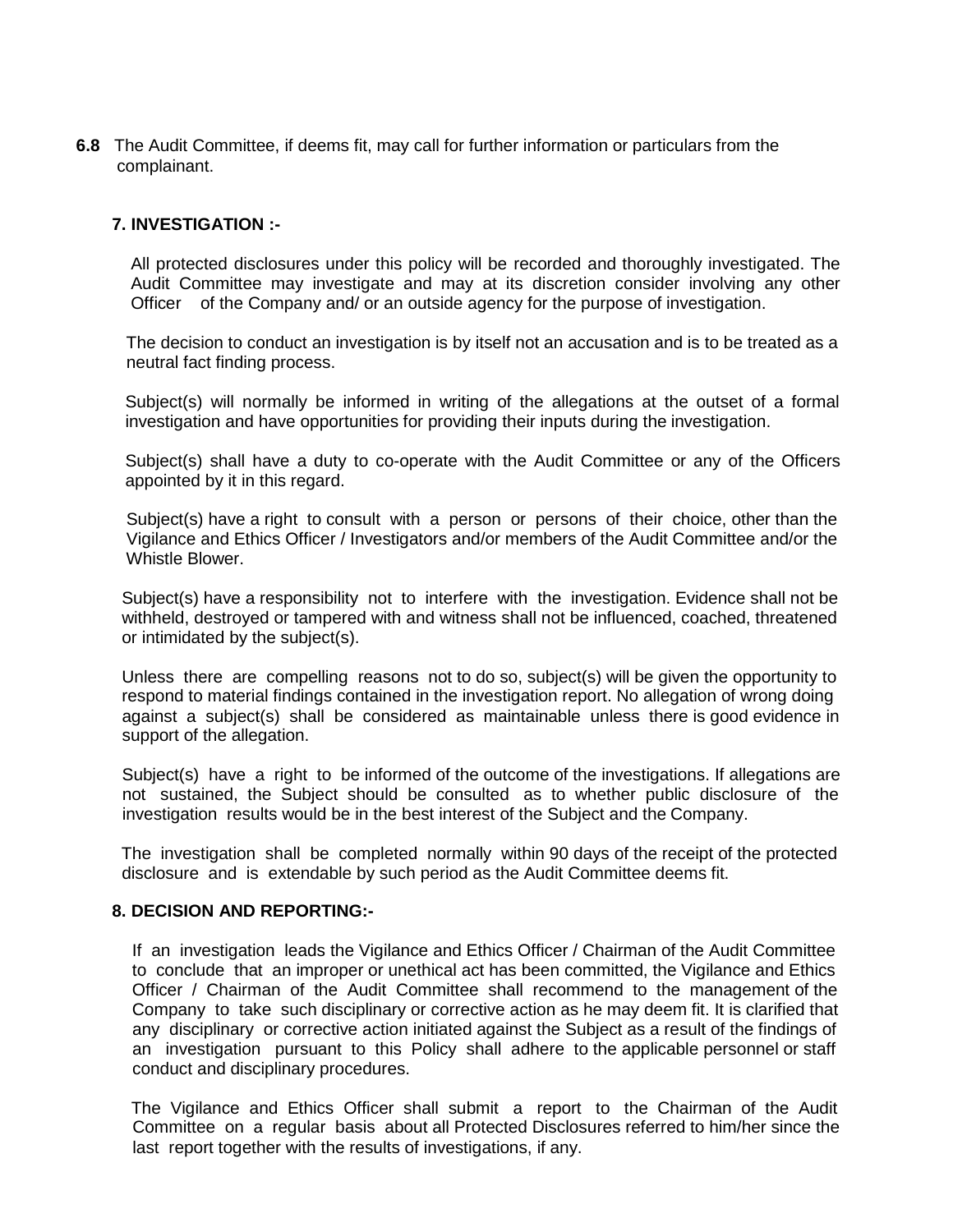In case the Subject is the Chairman/ CEO/ MD of the Company, the Chairman of the Audit Committee after examining the Protected Disclosure shall forward the protected disclosure to other members of the Audit Committee if deemed fit. The Audit Committee shall appropriately and expeditiously investigate the Protected Disclosure.

If the report of investigation is not to the satisfaction of the complainant, the complainant has the right to report the event to the appropriate legal or investigating agency.

A complainant who makes false allegations of unethical & improper practices or about alleged wrongful conduct of the subject to the Vigilance and Ethics Officer or the Audit Committee shall be subject to appropriate disciplinary action in accordance with the rules, procedures and policies of the Company.

#### **9. SECRECY / CONFIDENTIALITY**

The complainant, Vigilance and Ethics Officer, Members of Audit Committee, the Subject and everybody involved in the process shall:

Maintain confidentiality of all matters under this Policy

Discuss only to the extent or with those persons as required under this policy for completing the process of investigations.

Not keep the papers unattended anywhere at any time

Keep the electronic mails / files under password.

#### **10. PROTECTION**

No unfair treatment will be meted out to a Whistle Blower by virtue of his/ her having reported a Protected Disclosure under this policy. The company, as a policy, condemns any kind of discrimination, harassment, victimization or any other unfair employment practice being adopted against Whistle Blowers. Complete protection will, therefore, be given to Whistle Blowers against any unfair practice like retaliation, threat or intimidation of termination / suspension of service, disciplinary action, transfer, demotion, refusal of promotion or the like including any direct or indirect use of authority to obstruct the Whistle Blower's right to continue to perform his duties / functions including making further Protected Disclosure. The company will take steps to minimize difficulties, which the Whistle Blower may experience as a result of making the Protected Disclosure. Thus if the Whistle Blower is required to give evidence in criminal or disciplinary proceedings, the Company will arrange for the Whistle Blower to receive advice about the procedure, etc.

A Whistle Blower may report any violation of the above clause to the Chairman of the Audit Committee, who shall investigate Into the same and recommend suitable action to the management.

The identity of the Whistle Blower shall be kept confidential to the extent possible and permitted under law. The identity of the complainant will not be revealed unless he himself has made either his details public or disclosed his identity to any other office or authority. In the event of the identity of the complainant being disclosed, the Audit Committee is authorized to initiate appropriate action as per extant regulations against the person or agency making such disclosure. The identity of the Whistle Blower, if known, shall remain confidential to those persons directly involved in applying this policy, unless the issue requires investigation by law enforcement agencies, in which case members of the organization are subject to subpoena.